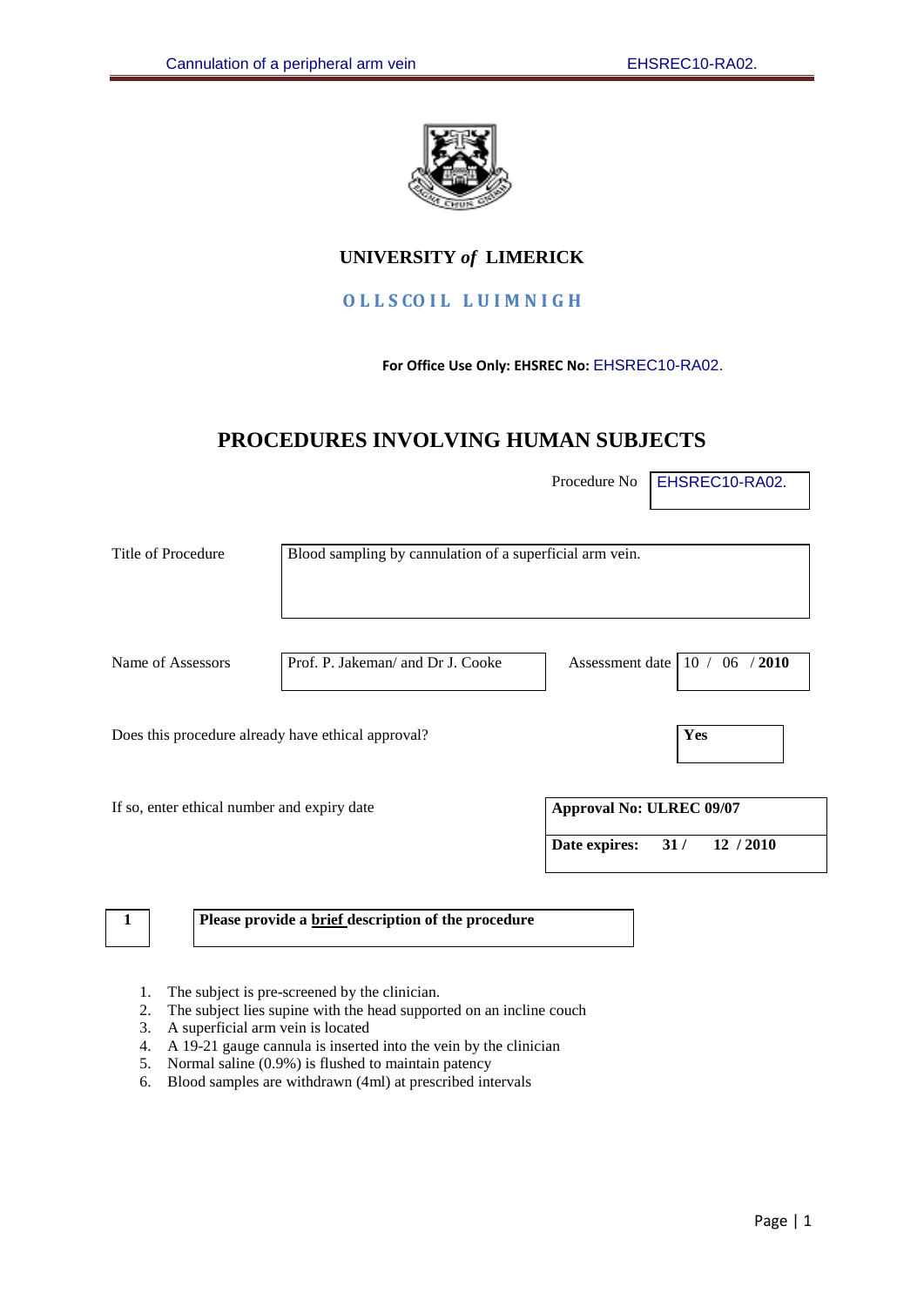

#### **Risk to the subject:**

The risk to the subject is considered to be minimal. The subject may feel some discomfort. This discomfort may include feelings of nausea and light-headedness. The subject remains supine for the insertion of the cannula. Once stable the subject remains seated. Venepuncture can leave a bruise that normally clears within 2-3 days.

#### **Risk to the experimenter:**

The objective is to decrease the risk of exposure to blood borne diseases, such as hepatitis B and AIDS. Standard operating procedures are appended. The following are precautions specific to this procedure:

- 1. Care must be taken to avoid accidental wounds from sharp instruments contaminated with potentially infectious material. This means that sharps are promptly placed in puncture-resistant containers used solely for such disposal. These containers are biohazard labelled and disposed of by incineration.
- 2. Gloves are to be worn. Gloves are to be worn when handling blood specimens or items that could have been contaminated with blood or other body fluids. Gloves are to be disposed in clinical waste containers and disposed of by incineration.
- 3. Hands are to be washed thoroughly following completion of this procedure. Other skin surfaces are to be washed immediately if they become contaminated with blood.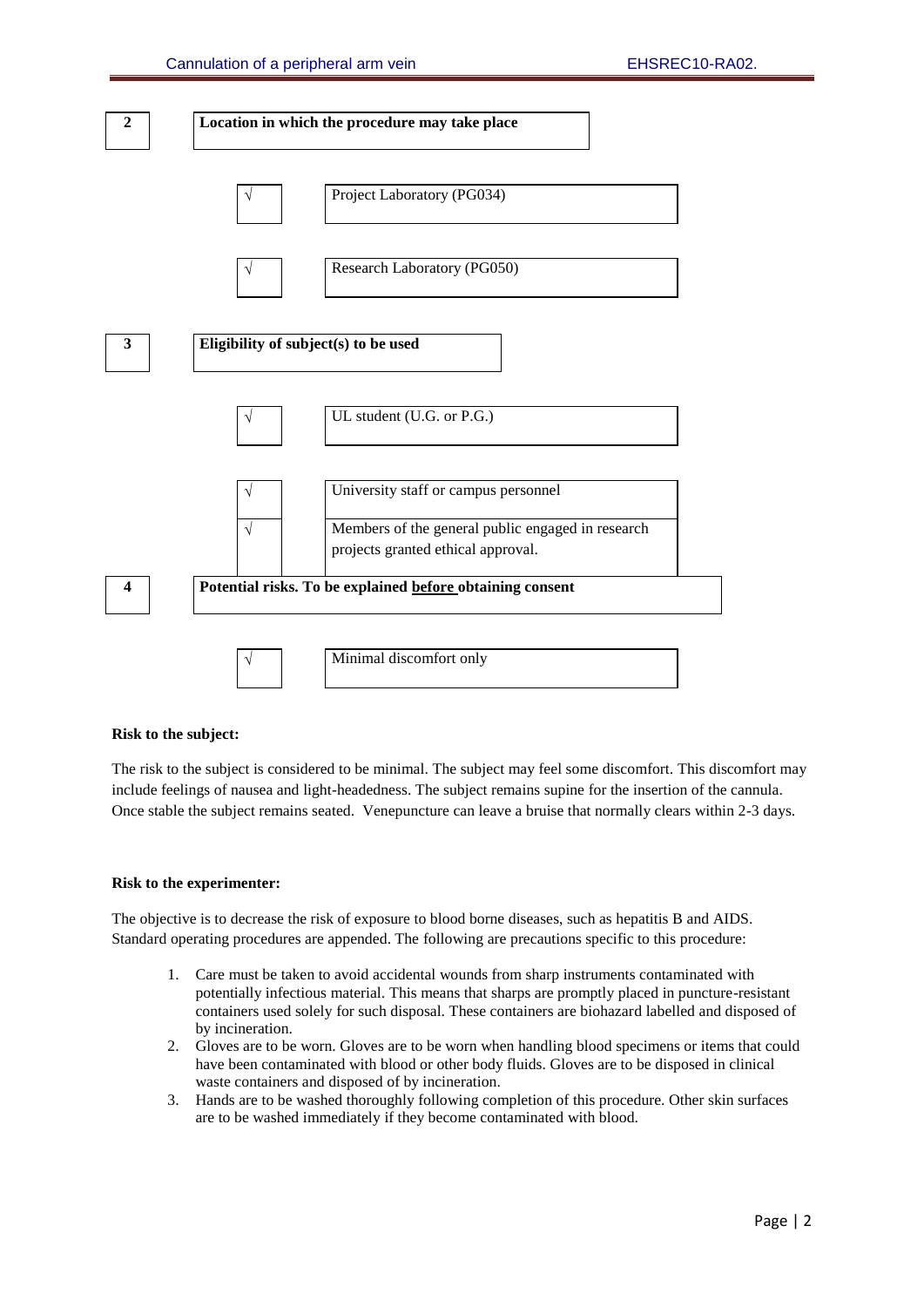**5 Action to be taken in the event of a foreseeable emergency**

Please provide a clear statement of appropriate action including contact names and telephone numbers.

#### **Action to be taken with reference to the subject fainting:**

- 1. Check vital signs airways, breathing and circulation (ABC). Subjects are placed supine with lower limbs raised to improve blood flow and counteract the vasovagal influence. Check blood pressure.
- 2. Apply CPR if required.
- 3. First aid personnel would be contacted, and an ambulance would be requested if necessary.
- 4. The University Medical Centre number is 2534 (9:00 am to 5:00 pm)
- 5. The University emergency number is 3333

# **Action to be taken if researcher is punctured with contaminated sharp**

- 1. Immediately wash the punctured site in running water
- 2. Contact health centre or medical doctor to assess risk

| 6 | Level of supervision required for procedure                                                  |
|---|----------------------------------------------------------------------------------------------|
|   | Named researcher who is trained and experienced in<br>V<br>the performance of this procedure |
|   |                                                                                              |
|   |                                                                                              |
| 7 | Other documentation required for this assessment?                                            |
|   | <b>Standard Operating Procedure</b><br>V<br>Others, please specify                           |
|   |                                                                                              |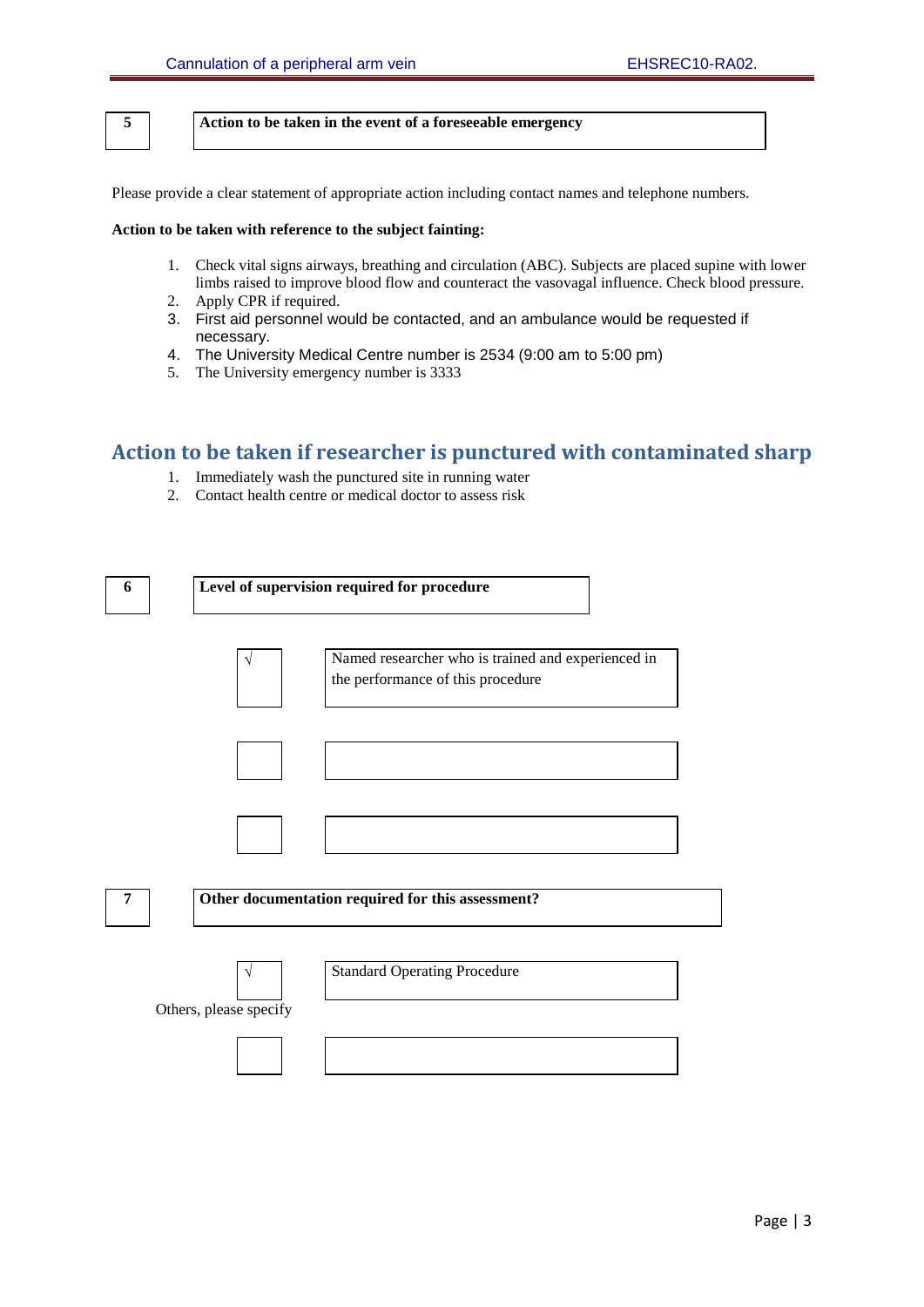# **Standard Operating Procedure**

# **Cannulation of a Peripheral Arm Vein**

# **June 2010**

| 4                      |  |
|------------------------|--|
|                        |  |
|                        |  |
|                        |  |
| <b>Error! Bookmark</b> |  |
|                        |  |
|                        |  |
|                        |  |
|                        |  |
|                        |  |
|                        |  |
|                        |  |
|                        |  |
|                        |  |

### <span id="page-3-0"></span>**Background**

Venous cannulation is the insertion of a flexible tube containing a needle into a blood vessel. This document has been constructed to provide general guidance to study personnel on how to conduct the procedures involved in the repeated sampling of venous blood from a cannula inserted into a superficial arm vein.

### **Personnel**

For the purposes of this document, a medic is defined as a doctor with full registration provided by the Irish Medical Council. An "appropriate delegated person" is one who has received training and is experienced in the performance of the specified procedure.

## **Immunisation**

Current and effective immunisation against Hepatitis B is required for all research and ancillary staff who undertake cannulation or handle/process blood samples.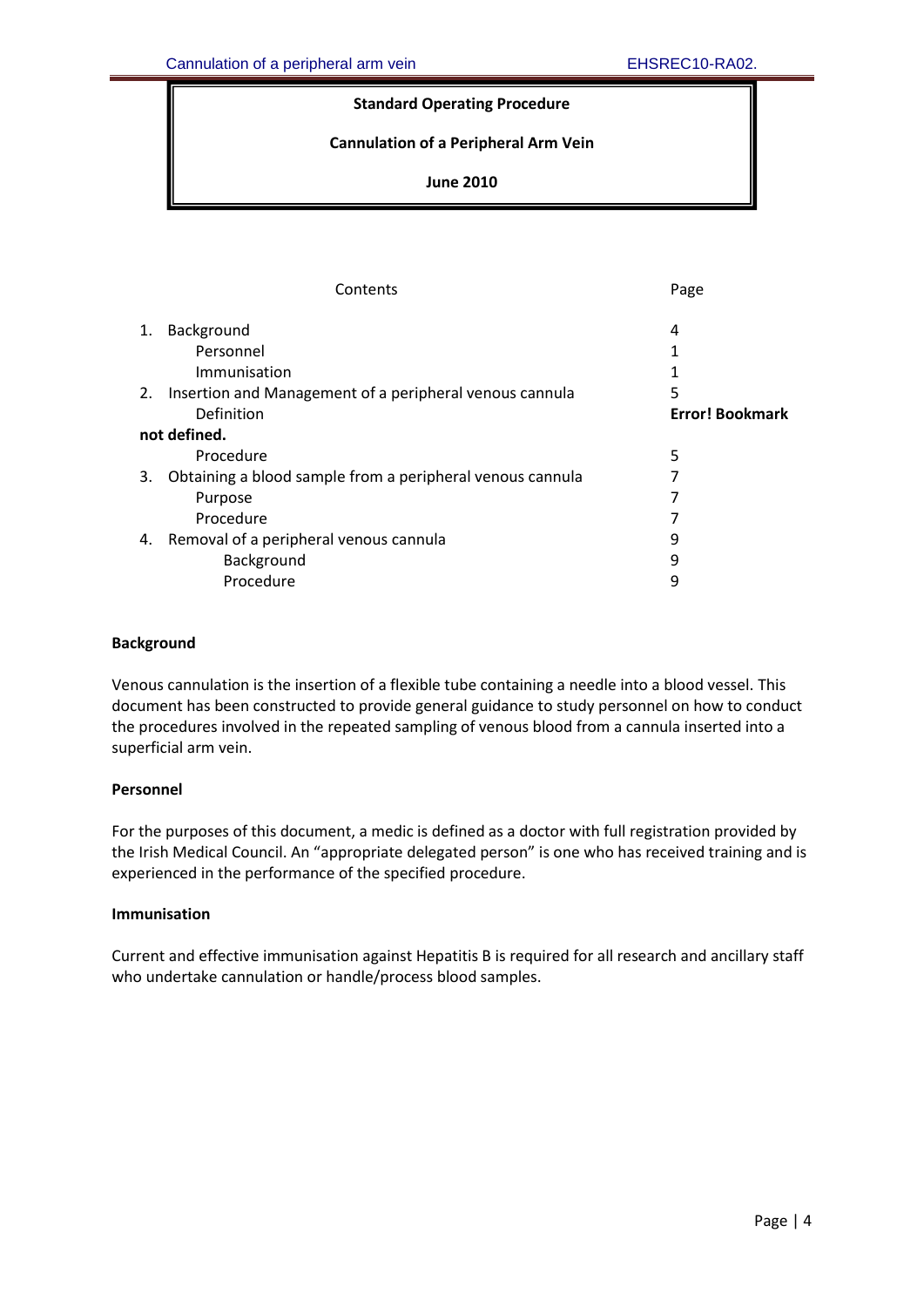# <span id="page-4-0"></span>**1. Insertion and Management of a peripheral venous cannula**

Venous cannulation is the insertion of a flexible tube containing a needle into a blood vessel.

## <span id="page-4-1"></span>**Procedure**

- 1. The Medic is responsible for inserting a peripheral venous cannula. This duty cannot be delegated.
- 2. Prior to the procedure the medic must ensure the correct participant is identified.
- 3. The medic will then explain the procedure to the participant.
- 4. The medic must ensure constant attention to an appropriate aseptic technique whilst procedure is being performed.
- 5. The medic or appropriate delegated person will clean and prepare trolley/work area.
- 6. The medic or appropriate delegated person will prepare all equipment required ensuring all study specific equipment is obtained.

Equipment required:

- Sharps bin
- Appropriate sized cannula (20 gauge)
- Sterile bung
- Micropore tape
- Non sterile gloves
- Mediswab
- Tourniquet
- Sterile dressing
- **•** Sterile Gauze
- Trolley or work tray
- Sterile Syringe(s) 2 and 5ml
- Flushing agent (Sterile Normal (0.9%)Saline checked for expiry date)
- 7. The medic or delegated person must prepare the working environment to ensure comfort, light, room to manoeuvre, position and privacy of the participant.
- 8. The medic should wash his/her hands and check for any visible broken areas of skin and apply waterproof dressing if required.
- 9. The medic must apply non sterile gloves.
- 10. The medic will apply the tourniquet and select a vein.
- 11. The medic must slightly relax the tourniquet.
- 12. The medic must prepare the participants skin at the selected insertion site with a mediswab, for at least 30 seconds and allow the area to dry.
- 13. The medic must not re palpate the vein or touch the skin.
- 14. The medic will re tighten the tourniquet.
- 15. The medic must remove the needle guard and inspect the cannula for any faults. If any faults are identified dispose of the cannula in an appropriate sharps container.
- 16. The medic must hold the participant's hand/wrist/forearm using the thumb, to keep the skin taut. Care must be taken not to contaminate the site.
- 17. The medic must place the needle about ¼ inch below the proposed site for cannulation, with the bevel facing up.
- 18. The medic must elevate the angle of the cannula to 15-25 degrees and insert the cannula into the skin (fragile veins require a lower angle of insertion).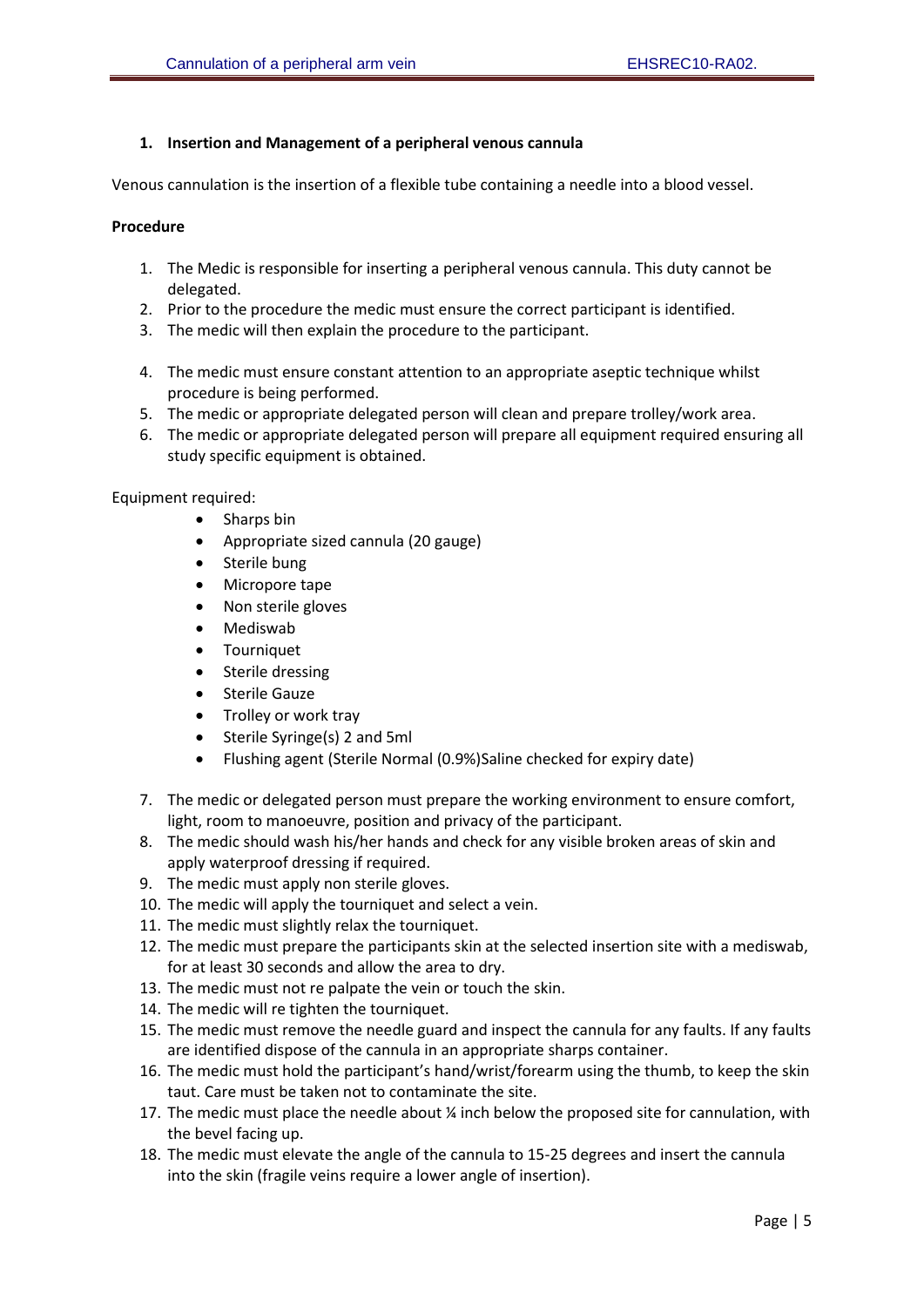- 19. Once the vein has been located with the needle the medic must level the angle for insertion.
- 20. The medic should note a back flow of blood into the cannula chamber, unless the vein is small.
- 21. The medic must ensure the line of the vein is followed, whilst withdrawing the needle slightly. If there is any sign of swelling, haematoma, pain or resistance the vein wall may be ruptured. The tourniquet must be released and the cannula and needle must be removed immediately and pressure applied with cotton wool.
- 22. When flash back is seen along the length of the cannula the medic will advance the cannula until it is fully inserted into the vein.
- 23. The medic will release the skin tension and relax the tourniquet.
- 24. The medic must apply digital pressure to the distal end of the cannula to prevent blood spillage.
- 25. The medic will remove the introducer needle and discard into an appropriate yellow sharps container.
- 26. The medic must secure a sterile bung to the end of the cannula.
- 27. The medic must secure the cannula to the participant using a sterile dressing.
- 28. The medic must test the patency of the cannula with a minimum of 2mls of sterile sodium chloride 0.9% for injection and then cap it off.
- 29. The medic must ensure the participants feels no discomfort, and observe the cannula site for signs of swelling or redness.
- 30. The medic must dispose of all equipment used safely. The medic must keep accurate records regarding the cannula. The following Information must be recorded:
	- i. The length & gauge of the cannula
	- ii. Date and time of insertion
	- iii. Number and location of attempts
	- iv. Identification of the site
	- v. Name and person placing the device
	- vi. Type of dressing
	- vii. Patient's tolerance of the device
- 31. The medic or appropriate delegated person must visually inspect the cannula site prior to any use, observing for signs of swelling, redness, or tenderness. If any symptoms are noted the cannula must be removed and the symptoms documented in the record.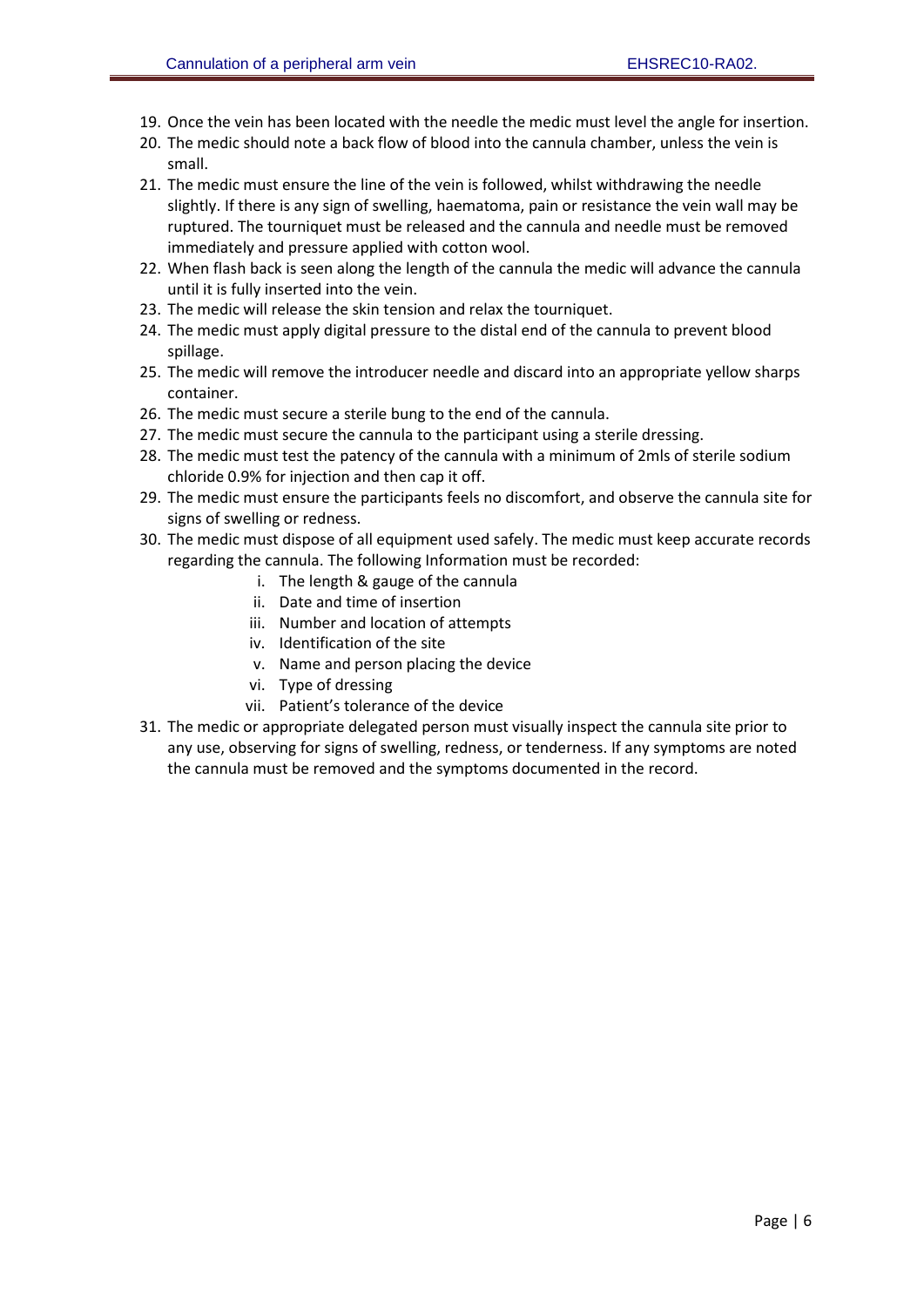# <span id="page-6-0"></span>**2. Obtaining a blood sample from a peripheral venous cannula**

# <span id="page-6-1"></span>**Purpose**

<span id="page-6-2"></span>Venous access in this case is required for serial sampling in a research setting. Multiple blood samples are obtained from a peripheral venous cannula to avoid repeated venepuncture to the research participant.

# **Procedure**

The principal investigator is responsible for ensuring that blood is obtained from a cannula according to study protocol. The duty of blood draw can be delegated to other appropriately qualified members of the research team.

- 1. The investigator or delegated person will ensure all study specific documentation is prepared and signed by subject according to informed consent
- 2. The investigator or delegated person must ensure that blood vials are labelled correctly according to the study protocol.
- 3. The investigator or delegated person will explain the procedure to the participant. Explaining what samples are being collected and why they are being collected.
- 4. The investigator or delegated person must wash their hands.
- 5. The investigator or delegated person will clean and prepare the work area.
- 6. The investigator or delegated person will prepare all equipment required ensuring all study specific equipment is obtained.

Equipment required:

- Sharps bin
- Mediswab
- Non-sterile gloves
- Sample tray
- 2 and 5ml sterile syringes
- 10 ml 0.9% Sterile Normal saline (check expiry date)
- Virkon™ or 1:10 dilution of bleach (to treat spillages)
- 7. The investigator or delegated person must prepare the working environment to ensure comfort, light, room to manoeuvre, position and privacy of the patient.
- 8. The investigator or delegated person must check the cannula site for swelling or redness.
- 9. If the investigator or delegated person notes any redness, tenderness or swelling around the cannula site, the cannula should be removed and re-sited by the medic. The investigator or delegated person must document this in the study record. (Including information on the time the cannula was removed and the alternative location where it was re-sited.)
- 10. The investigator must wear the appropriate protective clothing (disposable gloves & apron) when there is a risk of contamination.
- 11. The investigator or delegated person must remove the white cap from the end of the cannula, attach a 2ml Plastipak syringe to the female luer fitting, release the clamp from the lead line to the cannula and withdraw a 2ml blood sample and discard as clinical waste. Discarding this sample will ensure accurate analysis of the results.
- 12. The investigator or delegated person must now draw the required blood sample into a Plastipak 5ml syringe.
- 13. The investigator or delegated person must then insert the sample into the appropriate blood vial.
- 14. The investigator or delegated person must draw up 1-2 mls of 0.9% normal saline using a sterile Plastipak syringe. The solution and expiry date of the syringe contents must be verified by a second delegated person before injection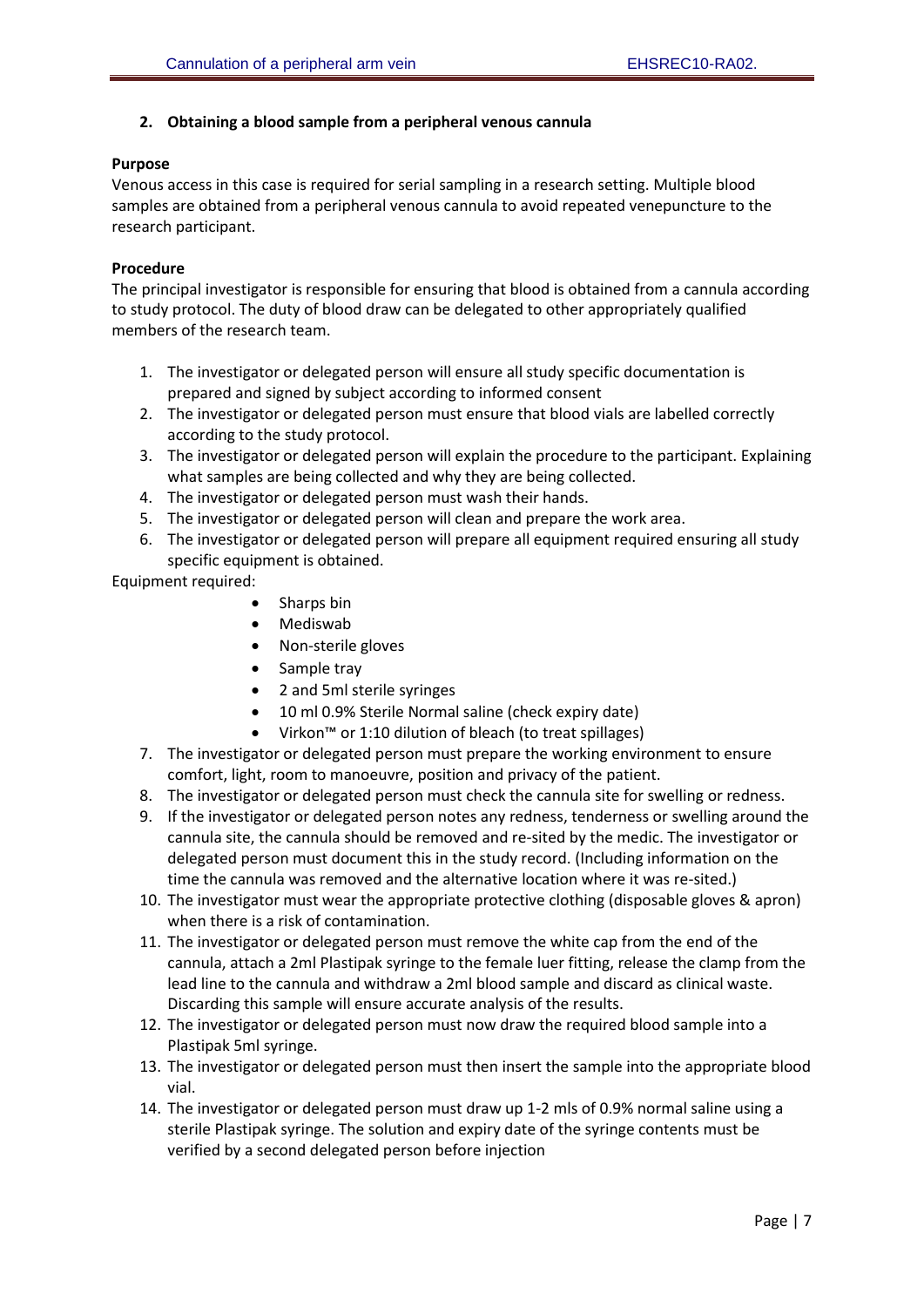- 15. The investigator or delegated person must flush the cannula using a sterile Plastipak syringe with 1-2mls of 0.9% normal saline. This will prevent blood from clotting and confirm patency on completion of blood collection.
- 16. The investigator or delegated person must clean the female luer fitting with an alcohol wipe. This is carried out by wiping the luer fitting with the alcohol wipe in one direction and then discarding into the appropriate clinical waste container. The luer fitting should be allowed to dry for approximately one minute, then replace the white cap.
- 17. The investigator or delegated person must ensure that all sharps are disposed of immediately into a sharps container.
- 18. The investigator or delegated person must wash their hands.
- 19. The investigator or delegated person must ensure all the samples are correctly labelled.
- 20. If any blood spillage occurs the investigator or delegated person should clean up the spillage using Virkon™ or a 1:10 dilution of bleach.
- **21. When obtaining further samples from the smart site port for serial sampling at timed intervals please repeat the above steps**
- 22. The medic must remove the cannula when no longer indicated. The time and date that cannula was removed must be documented in the study record. The state of the cannula site should be recorded.
- 23. The medic must dispose of the cannula in a yellow sharps bin.
- 24. The investigator or delegated person must remove gloves and discard into appropriate clinical waste bag.
- 25. The principal investigator or delegated person must ensure that if samples are to be shipped off-site they are prepared, stored and couriered according to the study protocol.
- 26. If the samples are to be stored in PESS the principal investigator must ensure that PESS health and safety policy is adhered to.